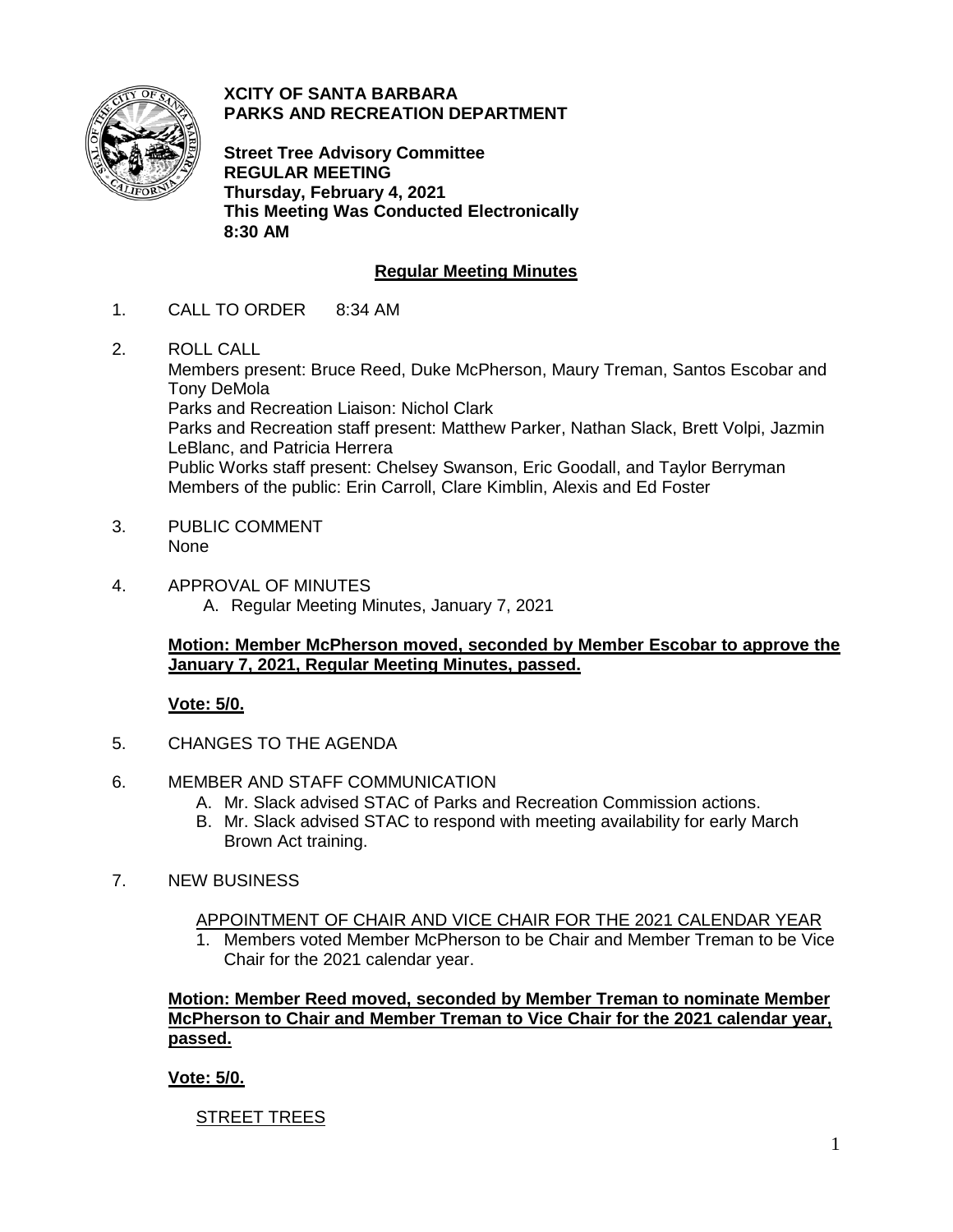1. 900 E. Cota St. – *(1) Syagrus romanzoffiana,* Queen Palm, *(1) Phoenix roebelenii*, Pygmy Date Palm, and *(3) Quercus agrifolia*, Coast Live Oak – Taylor Berryman, City of Santa Barbara

The Committee recommends (5/0) that the Commission approve the project as presented.

## **Motion: Member Treman moved, seconded by Member DeMola to recommend that the Commission approve the project as presented, passed.**

## **Vote: 5/0.**

2. 3735 Avon Ln. – *Liquidambar orientalis*, Oriental Sweetgum – Clare Kimblin/Lorkovic

The Committee recommends (5/0) that the Commission deny removal without prejudice.

## **Motion: Member Reed moved, seconded by Member DeMola to recommend that the Commission deny removal without prejudice, passed.**

## **Vote: 5/0.**

#### SETBACK TREES

3. 1538 Crestline Dr. – *(4) Cupressus sempervirens,* Mediterranean Cypress – John **Selgrath** 

The Committee recommends (5/0) that the Commission approve removal on the condition the applicant move forward with the proposed replacements.

#### **Motion: Member Reed moved, seconded by Member DeMola to recommend that the Commission approve removal on the condition the applicant move forward with the proposed replacements, passed.**

#### **Vote: 5/0.**

4. 362 Mohawk Rd. – *Cupressocyparis x leylandii*, Leyland Cypress – Erin Carroll

The Committee recommends (5/0) that the Commission deny the removal.

#### **Motion: Member Treman moved, seconded by Member DeMola to recommend that the Commission deny the removal, passed.**

#### **Vote: 5/0.**

5. 3069 Lucinda Ln. – *Jacaranda mimosifolia*, Jacaranda – Lynn and David Holzman

The Committee recommends (5/0) that the Commission deny the removal.

## **Motion: Member Treman moved, seconded by Member DeMola to recommend that the Commission deny the removal, passed.**

#### **Vote: 4/1. Member Treman opposed.**